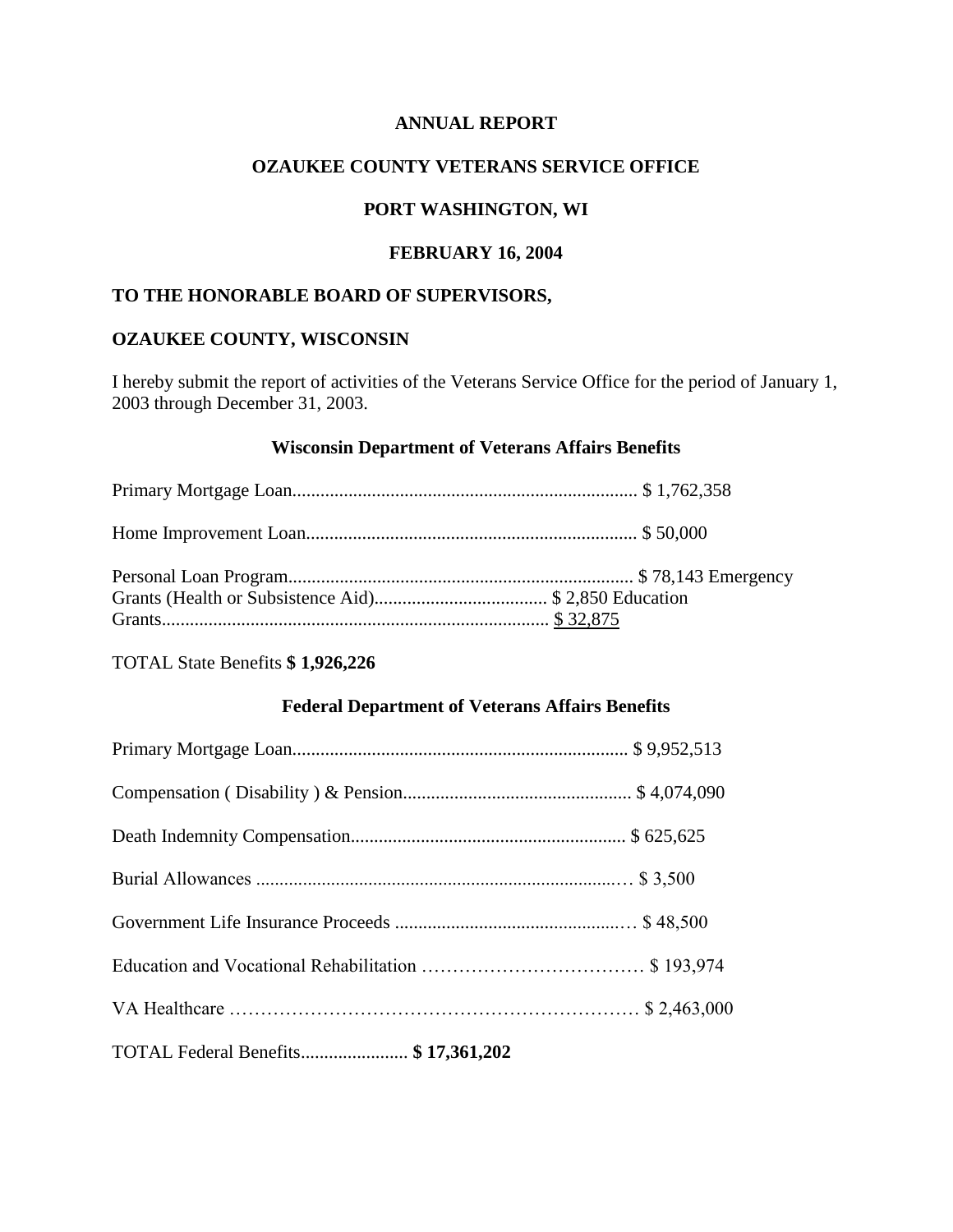This is the first year we have had fiscal estimates from the VA regarding healthcare expenditures by county. The number is based on what they call "unique" patients. Our County has far more veterans enrolled than what VA statistics reflect for "unique" patients. Therefore I suspect that the actual expenditure is nearly double what is listed.

Since 1998 we have seen significant changes to eligibility for VA health care, whose full impact is only now becoming fully apparent. The federal budget for FY 2003 has included another significant increase for the VA Healthcare System. In January of 2003, the Department of Veterans Affairs "froze" new applications for individuals who exceed their maximum income caps. This "suspension" of enrollments was continued into 2004.

During the past year our office has provided transportation to 320 veterans for hospital appointments and day surgeries, we have record of more than 3900 scheduled appointments at the VA Medical Center for the last year. **This number has more than tripled since 2000.** This number is expected to continue to increase in the coming year, due to the aging veteran population as well as the large number of Ozaukee veterans who have enrolled during the past five years. The average age of a WWII veteran is now over 80. The Korean War population has now reached the age where increased medical care is required, and the oldest of our Vietnam veterans have started to become a factor in this increased demand as well, not to mention our newest veterans returning from conflicts overseas.

Our office has seen approximately 1100 veterans/surviving family members during the past year. We have opened 280 new files and said farewell to 98 of our county's veterans.

We have six residents at the state retirement home at King, and one at the Assisted Living Facility in Union Grove. I continue to get negative responses from veterans regarding enrollment at King, primarily because of the distance from family and friends. We will have to see if there will be any increased interest in enrollment in state run veteran's nursing home facilities, as the Southern Wisconsin Center plans near completion. Southern Center began its' first phase of operations in 2001, with a Community Based Residential Facility (CBRF). Funding for construction of the nursing home has been allocated at both the State and Federal levels, and we anticipate the facility to be functional sometime in late 2005.

The coming year should provide quite a challenge on both the State and Federal levels. We are now seeing the first of what will be many "returnees" from the War on Terrorism, as well as the War in Iraq. This influx of new veterans will in turn be seeking to avail themselves of their benefits.

The Veterans Trust Fund at the State level is not in the best of financial health, and all of the veterans groups have been asked to "prioritize" the benefits that need to be continued. and those that may face restrictions or elimination.

On the federal level, there never has been, nor will there ever be, enough funding to care for every veteran seeking healthcare. The VA has directed all of their medical centers to place a higher priority on new veterans returning from the war overseas, than on the existing veterans population. This will undoubtedly create shortfalls.

Veterans with Service Connected disabilities will continue to receive the highest priority.